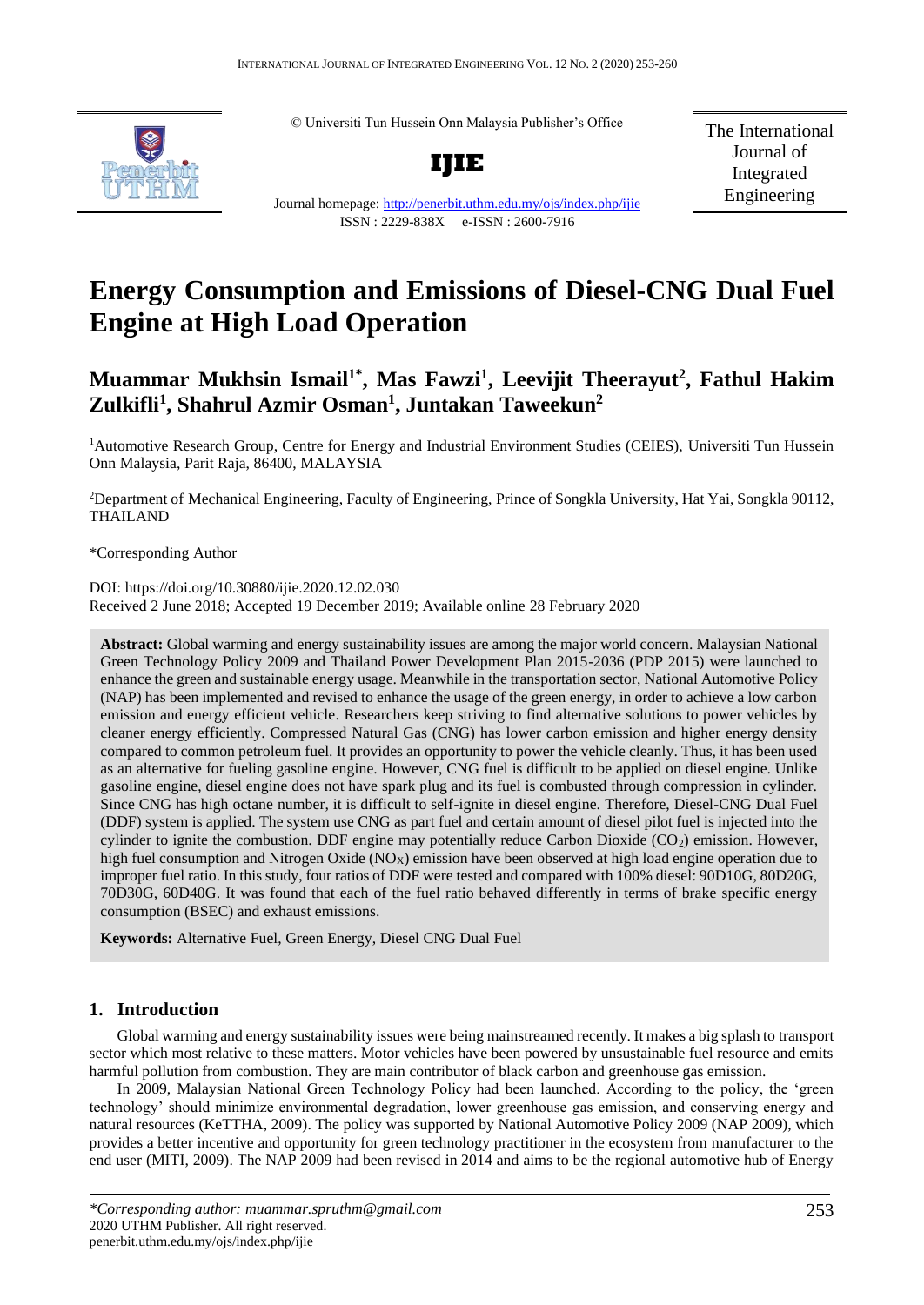Efficient Vehicle (EEV) by 2020 (MITI, 2014). The EEV is specified by the type of vehicle that meets a certain level of carbon emission or fuel consumption. As long as the vehicle meets either condition, it can be claimed as an EEV.

In the energy sector, PDP 2015 was launched in Thailand to mitigate greenhouse gas emission from power generation. This plan targets to reduce the utilization of natural gas power plant, eliminate an existing diesel power plant and replaced with renewable energy power plant in 2026 (Ministry of Energy Thailand, 2015). In transition of renewable energy deployment, an improvement on the diesel power plant is possible to reduce greenhouse gas emission using an alternative fuel.

CNG fuel has been the alternative since over a few decades. It is abundant and has a lowest greenhouse gas emission. Although it is non-renewable resource, the existence of natural gas derived from biomass brings sustainability on the CNG engine. CNG from Palm Oil Mill Effluent (POME) has been used in Malaysia and its utilization potentials reduce the growth of  $CO<sub>2</sub>$  emission (SEDA, 2017). Malaysia is committed to increase the number of biogas capture facilities on palm oil mills and targets to reach 500 units of the facilities with  $3,000$  ktCO<sub>2</sub>eq of biogas in 2020 (Ministry of Natural Resource & Environment Malaysia, 2015). As Indonesia, Malaysia and Thailand are the top rank of palm oil production, the increment of oil palm plantation projects a positive growth of biogas production and assure the energy security [7– 9].

CNG has a good potential to replace the existing fuel such as gasoline and diesel (Doppelbauer, Penz, Renner, Masser, & Dorfer, 2013). However, it is difficult to be applied on existing diesel engine because it demands a source of ignition to combust. Besides the installation of ignition and gas fuel system, modification on compression ratio is needed in order to cope with the fuel properties. Therefore, the Diesel-CNG Dual Fuel (DDF) system is preferred to be applied without any modification on existing diesel engine. CNG is directly injected into the intake manifold and ignited by a certain amount of diesel fuel. The conversion is can be made by installing a gas fuel system on the diesel engine without affecting the original system and engine components physical. The fuel mode is interchangeable between the DDF and diesel fuel and more practical compared to the other method.

Previous studies have reported that DDF combustion has great potential to reduce more than 20 % of  $CO<sub>2</sub>$  emission [10-11]. It is because the natural gas has the lowest carbon content among other hydrocarbons. Thus, the combustion of DDF engine is cleaner and produces less CO<sub>2</sub> emission compared to another petroleum fuels. In actual practice, DDF engine showed high fuel consumption and emissions at high load engine operation, especially at 1500 rpm [12-13]. It may be resulted by uncontrolled blending ratio between diesel and CNG fuel. Therefore, further attention on the fuel ratio for DDF engine needs to be paid to minimize fuel consumption and exhaust emissions.

Performance of DDF engine varied and depend on engine operating load. Brake Specific Fuel Consumption (BSFC) is used to compare fuel consumed by the engine to produce 1 kW of power output. At 1500 rpm engine speed, several studies showed that BSFC of DDF engine was higher than the diesel engine at low load engine operation [12-13]. As engine load increased, BSFC of DDF engine is still higher than the diesel engine. However, a study done by Lounici et al. showed that BSFC of DDF engine was lower than the diesel engine at high load engine operation using different diesel-CNG fuel ratio (Lounici et al., 2014). Although the BSFC was able to be reduced, high concentration of  $NO<sub>X</sub>$  has been observed.

#### **2. Methodology**

A 2.5 litre common-rail direct injection diesel engine vehicle was used as a platform for dual fuel test. The chosen engine has electronic fuel delivery system and able to supply a high pressurize of diesel consistently at any engine speed. Therefore, the dual fuel ratio was able to be controlled by reducing diesel fuel quantity without affecting its pressure. Specification of the test engine is presented in

<span id="page-1-0"></span>[Table](#page-1-0) **1**.

| <b>Parameter</b>                  | Value                        |
|-----------------------------------|------------------------------|
| Engine Code                       | 2KD-FTV                      |
| No. of Cylinder & Displacement    | 4 in-line & 2494 cc          |
| <b>Fuel System</b>                | Common-rail Direct Injection |
| Bore x Stroke / Compression Ratio | 92 mm x 93.8 mm / $17.4:1$   |
| Maximum Torque                    | 325 Nm @2000 rpm             |

**Table 1 - Specification of test engine**

The experiment was conducted in a dynamometer room with ambient temperature and pressure around 35 <sup>o</sup>C - 40 °C and 1.010 bar - 1.015 bar respectively. The experiment setup is shown in [Fig. 1.](#page-2-0) Details on the engine conversion has been described in the author's previous work (Ismail, Zulkifli, Fawzi, & Osman, 2016). A steady-state dynamometer test was conducted with various fuel ratios. The fuel ratio was set using CNG programming software via a piggyback CNG ECU to control the CNG fuel quantity while the diesel fuel quantity was controlled using the original diesel ECU. Engine load was controlled using a Bosch KTS-540 Diagnostic Tool which directly connected to original ECU. An Ono Sokki Mass Flow Meter (FZ-2100) was installed before the common-rail fuel pump to measure diesel mass flow rate during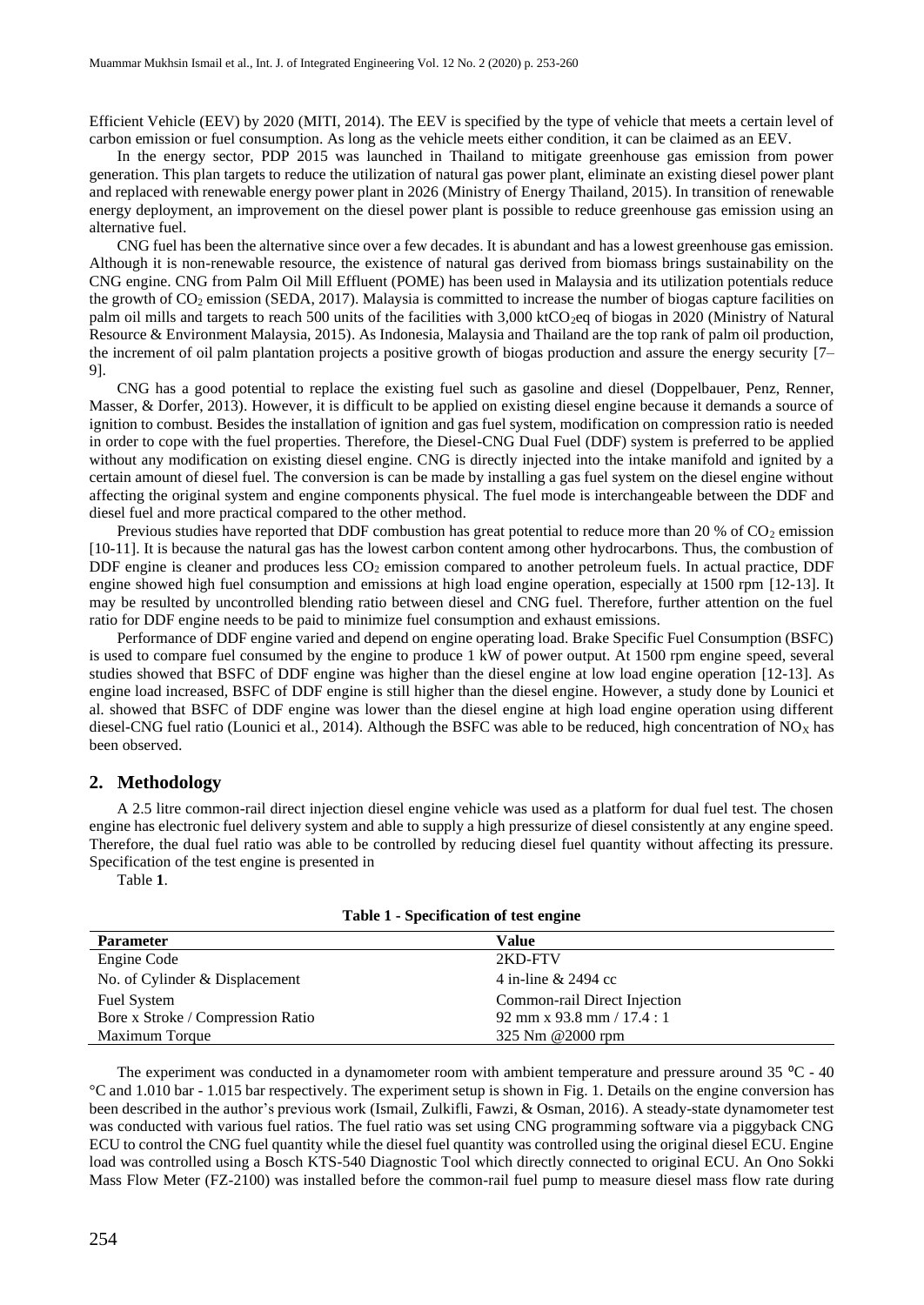the test. An Alicat Scientific M-250 SLPM Mass Gas Flow Meter was installed before the gas injector to measure CNG fuel mass flow rate. Two CNG injectors were installed at the intake manifold so that it premixed with air before it drawn into the engine cylinder. Thus, the CNG injection timing was neglected. A Dynapack 4WD Chassis Dynamometer was used to measure the engine power and torque and an Autocheck Gas & Smoke Analyzer was used to analyse the exhaust emissions. A piezo-electric pressure transducer was installed at the engine first cylinder and its signal was amplified by Kistler Charge Amplifier. A Dewetron Crank Angle CPU was used to determine the engine crank angle and the engine combustion was recorded using National Instruments Data Acquisition (CompactDAQ). Diesel fuel used was diesel B7 purchased from a local petrol station, which blended with 7% biodiesel from palm oil base while CNG used was from petroleum source. The specification of fuel used is tabulated i[n Table 2.](#page-2-1)



**Fig. 1 - Test bed setup**

|  |  |  | Table 2 - Fuel Specification [15-16] |  |
|--|--|--|--------------------------------------|--|
|--|--|--|--------------------------------------|--|

<span id="page-2-1"></span><span id="page-2-0"></span>

|                                        | <b>Diesel</b>     |
|----------------------------------------|-------------------|
| Density at 15 $\degree$ C              | $0.8314$ kg/liter |
| <b>Sulfur Content</b>                  | 330 ppm           |
| Cetane Number                          | 54                |
| <b>Fatty Acid Methyl Ester Content</b> | 7.0 %             |
| <b>Flash Point</b>                     | $63^{\circ}$ C    |
| Kinematic Viscosity at 40 $\degree$ C  | $2.9$ cSt         |
|                                        | <b>CNG</b>        |
| <b>Methane Content</b>                 | 92.73 %           |
| <b>Ethane Content</b>                  | 4.07 %            |
| Other Hydrocarbons Content             | 3.20 %            |
| <b>Flash Point</b>                     | $-187$ °C         |
| <b>Auto Ignition Temperature</b>       | 537 °C            |

Based on previous studies, high fuel consumption and poor exhaust emission occurred during high load engine operation at 1500 rpm engine speed (Ismail et al., 2018). Thus, a steady-state dynamometer test was conducted at 1500 rpm engine speed. Air Fuel Ratio (AFR) was kept constant by controlling air and fuel mass flow rate. Since diesel engine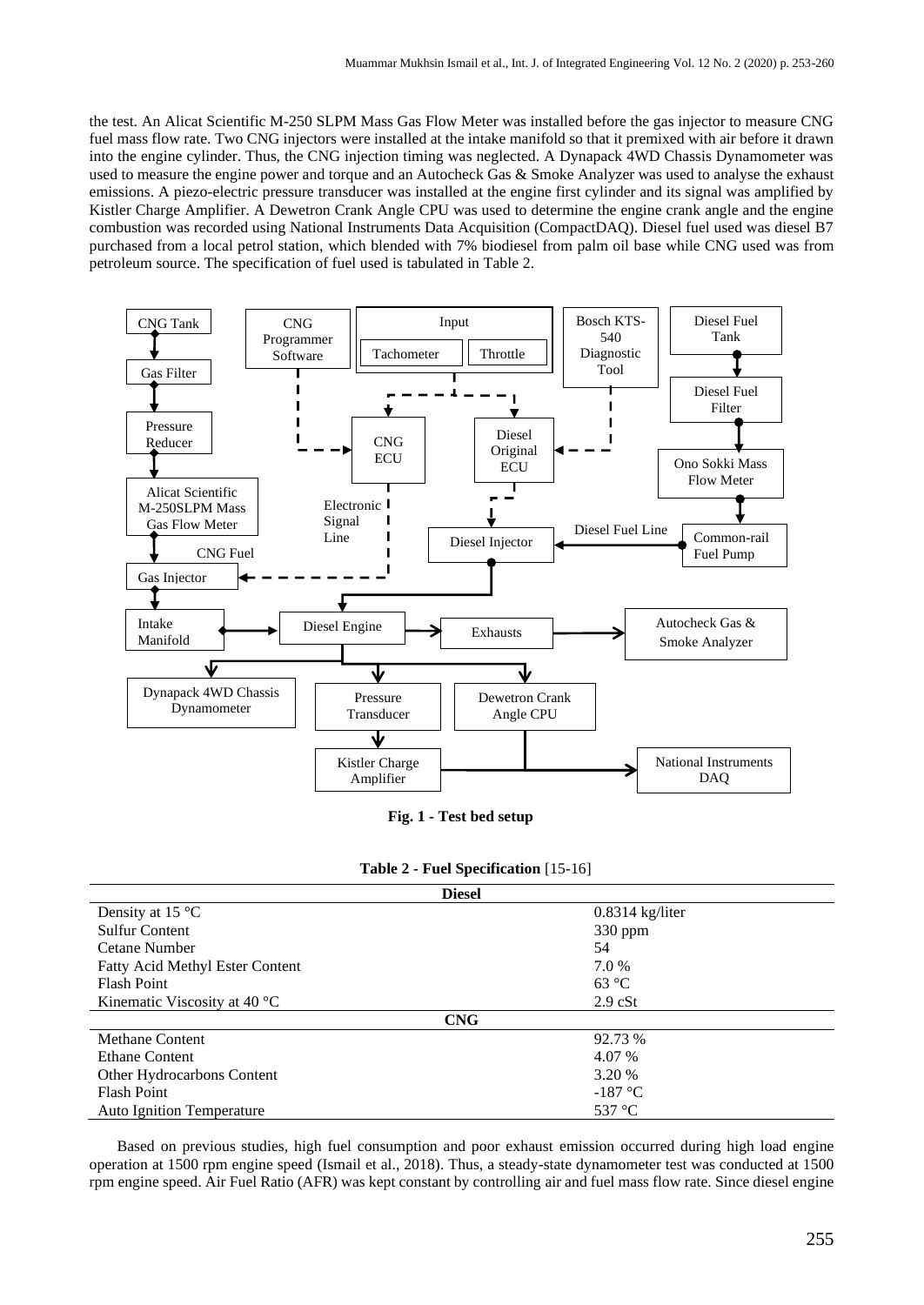operates in wide open throttle, air mass flow rate is proportional to engine speed. Thus, the air mass flow rate for overall test condition at 1500 rpm was constant. The fuel mass flow rate was kept constant at 6.74 kg/h which derived from 45 mm<sup>3</sup> of diesel fuel injection per engine cycle. Engine speed increased as the fuel was injected into the cylinder. Thus, brake load was applied to the engine using dynamometer in order to keep the engine speed constant at 1500 rpm. Conforming these settings, diesel ECU was read to indicate 100 % of engine load at 1500 rpm engine speed. The fuel ratio was set by the percentages of diesel fuel to the CNG fuel mass flow rate as tabulated in [Table 3.](#page-3-0)

<span id="page-3-0"></span>

| <b>Fuel Label</b> | Diesel : CNG | <b>Diesel</b><br>(kg/h) | <b>CNG</b><br>(kg/h) |
|-------------------|--------------|-------------------------|----------------------|
| 100D              | 100:0        | 6.74                    | -                    |
| 90D10G            | 90:10        | 6.07                    | 0.67                 |
| 80D20G            | 80:20        | 5.39                    | 1.35                 |
| 70D30G            | 70:30        | 4.72                    | 2.02                 |
| 60D40G            | 60:40        | 4.04                    | 2.70                 |

|  | Table 3 - Diesel and CNG fuel mass ratio |  |  |
|--|------------------------------------------|--|--|
|--|------------------------------------------|--|--|

In order to compare the engine performance between two types of fuel, Brake Specific Fuel Consumption (BSFC) was used. Since the study uses two types of fuel with a different state (liquid and gas) concurrently, Brake Specific Energy Consumption (BSEC) was calculated by taking account fuel calorific value [18-20]. Thus, BSEC was calculated using equation (1) and equation (2) below:

$$
BSFC = \frac{\dot{m}_{Fuel}}{Power} \tag{1}
$$
\n
$$
BSEC = \frac{(\dot{m}_{Diesel.} \times CV_{Diesel.}) + (\dot{m}_{CNG} \times CV_{CNG})}{Power} \tag{2}
$$

$$
\begin{array}{ll}\n\dot{m} & = \text{Mass flow rate} \\
CV & = \text{Calorific value}\n\end{array}
$$

Heat release rate was calculated using single zone model to analyze energy released during combustion. The heat release rate,  $dQ_{net}/dθ$  was derived as shown in equation (3) where *P* is cylinder pressure, *V* is cylinder volume,  $θ$  is crank angle degree and *γ* is specific heat ratio.

$$
\frac{dQ_{net}}{d\theta} = \frac{\gamma}{\gamma - 1} P \frac{dV}{d\theta} + \frac{1}{\gamma - 1} V \frac{dP}{d\theta}
$$
(3)

#### **3. Results and Discussion**

Although the total fuel mass flow rate was constantly set as 6.74 kg/h, different calorific value for each fuel affects the total energy flow rate for each fuel ratio. Thus, the energy flow rate was calculated to determine the energy input into the system. The calorific value used were 46.165 MJ/kg for diesel fuel and 50.009 MJ/kg for CNG fuel [21-22]. The calculated energy flow rate, BSEC and measured results were laid in [Table 4.](#page-3-1)

<span id="page-3-1"></span>

| Table + - Experiment results |                 |                      |                           |                   |                                   |                          |
|------------------------------|-----------------|----------------------|---------------------------|-------------------|-----------------------------------|--------------------------|
|                              | <b>Measured</b> |                      |                           | <b>Calculated</b> |                                   |                          |
| <b>Fuel Label</b>            | Torque<br>(Nm)  | <b>Power</b><br>(kW) | CO <sub>2</sub><br>$($ %) | NOx<br>(ppm)      | <b>Energy Flow Rate</b><br>(MJ/h) | <b>BSEC</b><br>(MJ/kW.h) |
| 100D                         | 178             | 27.96                | 9.27                      | 802               | 310.93                            | 11.12                    |
| 90D10G                       | 199             | 31.26                | 10.07                     | 785               | 313.52                            | 10.03                    |
| 80D20G                       | 188             | 29.53                | 6.39                      | 154               | 316.11                            | 10.70                    |
| 70D30G                       | 190             | 29.85                | 8.55                      | 677               | 318.70                            | 10.68                    |
| 60D40G                       | 180             | 28.28                | 8.56                      | 958               | 321.28                            | 11.36                    |

**Table 4 - Experiment results**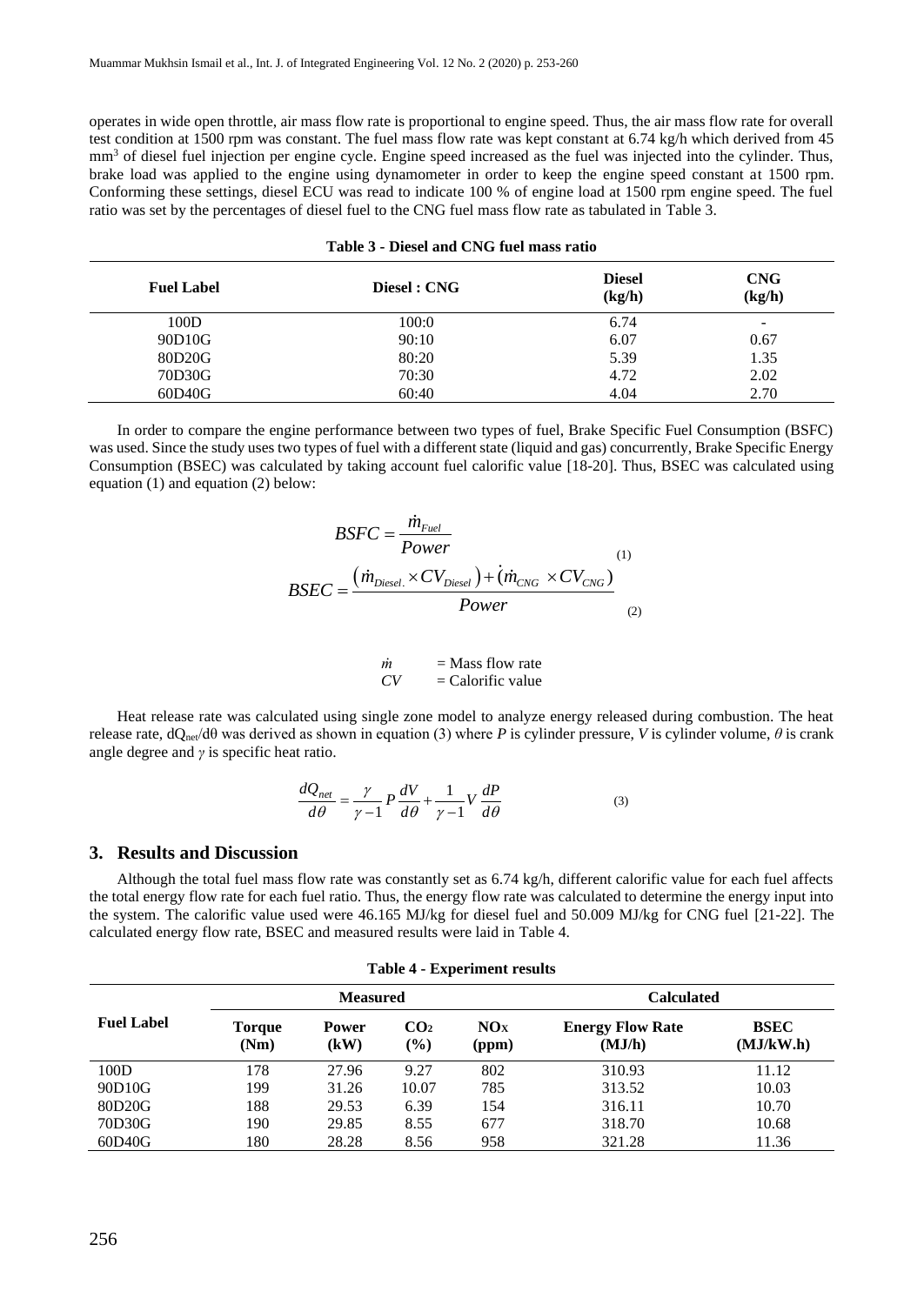Based on the results, DDF showed higher power compared to diesel fuel. The highest power was recorded by 90D10G and followed by 70D30G, 80D20G, 60D40G and diesel fuel respectively. Because CNG has higher energy density compared to diesel, the calculated energy flow rate for DDF was higher than diesel. However, the increment of energy flow rate was not in the same order to increment of power. Therefore, the BSEC was calculated to determine the specific energy consumption and a graph was plotted in [Fig.](#page-4-0) 2.



**Fig. 2 - BSEC by various fuel ratio**

<span id="page-4-0"></span>According t[o Fig.](#page-4-0) 2, BSEC for 90D10G is the lowest while 60D40G is the highest. 90D10G, 80D20G and 70D30G showed lower BSEC compared to diesel fuel. It shows that 90D10G was most efficient which consumed less energy to produce a power. The highest power was recorded by 90D10G with the lowest energy flow rate among DDF. On the other hand, 60D40G was not efficient since it consumed the highest energy to produce usable power. The highest energy flow rate was recorded by 60D40G with the lowest power among DDF.

A graph of exhaust emissions was plotted as shown in [Fig.](#page-4-1) 3. 90D10G showed higher  $CO_2$  and slightly lower NO<sub>X</sub> emissions compared to diesel fuel. The 80D20G showed decrement on the exhaust emissions with the lowest  $CO<sub>2</sub>$  and NO<sub>X</sub> emissions. CO<sub>2</sub> and NO<sub>X</sub> emissions were increased continuously from 80D20G to 60D40G and the highest NO<sub>X</sub> emission was recorded on 60D40G.



**Fig. 3 – CO<sup>2</sup> and NO<sup>X</sup> emission by various fuel ratio**

<span id="page-4-1"></span>[Fig.](#page-5-0) 4 shows a plot of heat release rate by various fuel ratios to present the energy reaction rate during combustion. The point between A and B is known as ignition delay, which is the common phenomena in diesel combustion. On this process, diesel fuel absorbs the heat energy from surrounding before it self-ignited. As it was ignited, flame propagation led the rapid combustion occurred from B to C. During this process, cylinder pressure and heat release rate were drastically raised and being stable from C to D which is known as controlled combustion. Lastly, final combustion occurred with the decrement of cylinder pressure and heat release rate during the expansion stroke.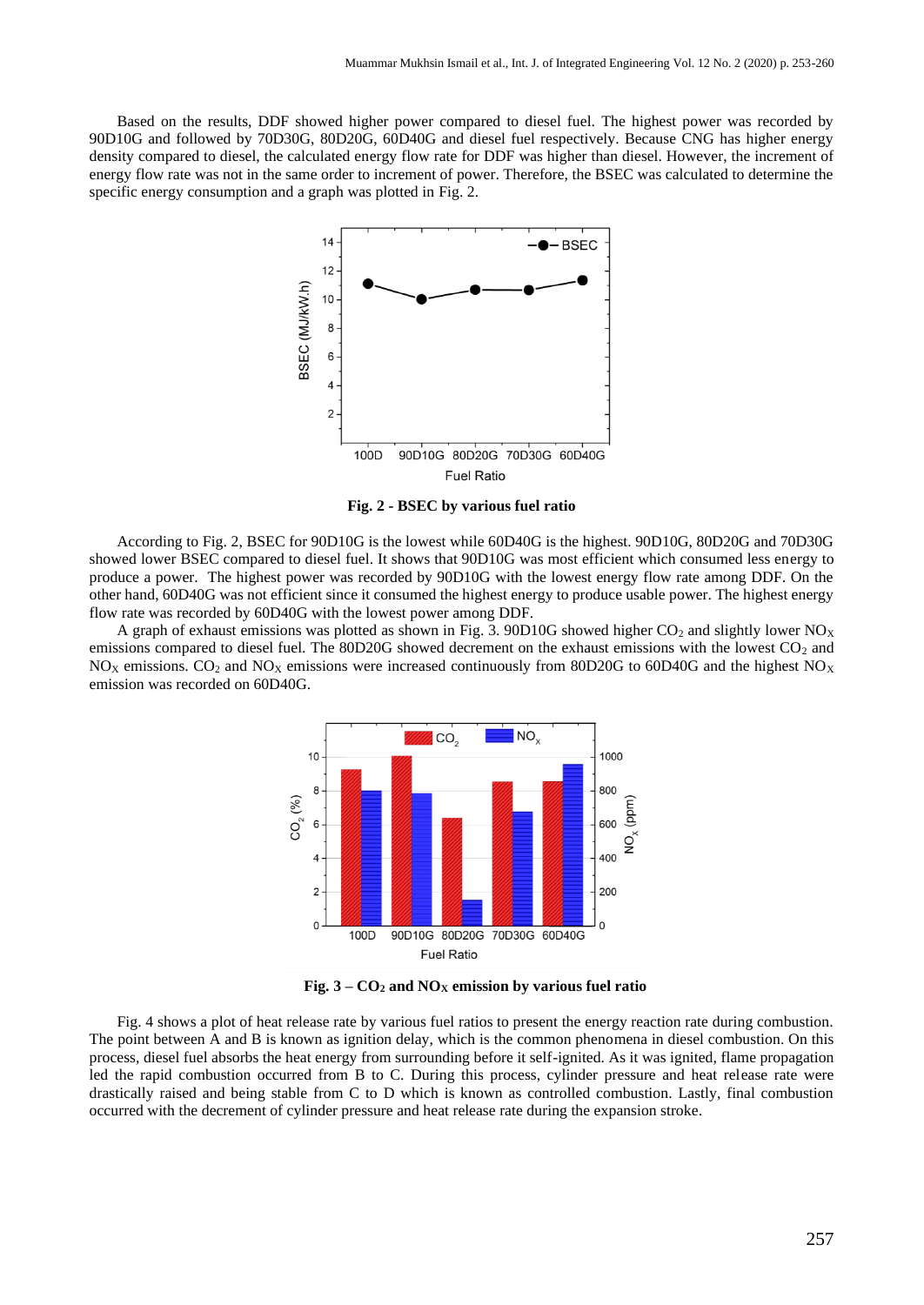

<span id="page-5-0"></span>According to [Fig.](#page-5-0) 4, 90D10G showed the highest heat release rate while 60D40G was the lowest. Diesel, 90D10G, 80D20G and 70D30G showed similar trend during ignition delay. Because of heat release rate was differentiated using dθ equal to 1 °CA, the energy absorption during ignition delay is hard to be seen. As combustion started, 90D10G showed the highest heat release rate and followed by 80D20G, 70D30G and diesel. Early combustion occurred on 60D40G and showed by the increment of heat release rate before 0 °CA. CNG fuel of 60D40G was self-ignited and led the increment of heat release rate before diesel pilot fuel injection. After the diesel pilot fuel was injected, heat release rate for 60D40G was the lowest. The lowest heat release rate came from the diesel pilot fuel combustion since the CNG fuel was combust before 0 °CA.

Based on BSEC, exhaust emissions and heat release rate analysis, it showed that good combustion occurred on 90D10G. The improvement of  $CO_2$  emission on the 90D10G showed most of fuel was completely burned. Thus, heat release rate for 90D10G was the highest. A good combustion enhances heat released and led an improvement to the power output. It shows that 90D10G is most efficient which consumes the lowest energy to produce 1 kW of power output with a slight reduction of  $NO<sub>X</sub>$  emission.

The 80D20G showed lower BSEC,  $CO_2$  and  $NO<sub>X</sub>$  emissions compared to diesel fuel. It shows that  $NO<sub>X</sub>$  emission was able to be reduced more than 80 % compared to diesel fuel. The 80D20G showed lower power output and led the higher BSEC compared to 90D10G. The lowest  $CO<sub>2</sub>$  and  $NO<sub>X</sub>$  emissions for 80D20G was due to the reduction of diesel fuel, partial burning of CNG fuel and led to the retardation of thermal  $NO<sub>X</sub>$  occurrence. According to [Fig.](#page-5-0) 4, the heat release rate for 80D20G was lower than 90D10G. The declination shows that less energy was able to be released by 80D20G and led to higher energy consumption compared to the 90D10G. Compared to diesel fuel, 80D20G showed better performance with lower BSEC and the lowest  $CO<sub>2</sub>$  and  $NO<sub>X</sub>$  emission. Therefore, 80D20G has a good potential to replace diesel fuel in order to lower carbon emission and energy consumption.

According to [Fig.](#page-5-0) 4, heat release rate for 70D30G was higher than diesel and lower than 80D20G. Although the heat release rate for 70D30G was lower, power output for 70D30G was slightly higher than 80D20G. It is because the heat release rate for 70D30G was higher than 80D20G during rapid combustion (process B-C). 70D30G showed lower BSEC compared to diesel and 80D20G. Thus, 70D30G is suitable to be applied due to lower BSEC,  $CO<sub>2</sub>$  and  $NO<sub>X</sub>$  emissions compared to diesel. However, 70D30G showed higher CO<sub>2</sub> and NO<sub>X</sub> emission compared to 80D20G. Therefore, 70D30G is should be the second option after 80D20G in order to improve exhaust emissions on a diesel engine for high load operation.

60D40G showed the highest BSEC and  $N_{\rm OX}$  emission as shown in [Fig.](#page-4-1) 2 and Fig. 3 respectively. It shows that 60D40G is not efficient and not suitable to be used on high load DDF engine at 1500 rpm engine speed. Although energy flow rate for 60D40G was the highest, its heat release rate was the lowest. In [Fig.](#page-6-0) 5, ten cycles of 60D40G combustion were recorded and its combustion characteristic were observed. According to 60D40G combustion, an early combustion occurred before 0 °CA and showed by the rises of heat release rate and cylinder pressure as shown in [Fig.](#page-5-0) 4 and [Fig.](#page-6-0) 5. CNG was self-ignited before diesel pilot fuel injection and led to the occurrence of uncontrolled combustion as shown in [Fig.](#page-6-0) 5. The uncontrolled combustion was able to be observed by the fluctuation of cylinder peak pressure between 6.5 and 8.0 MPa. Both early and unstable combustion events cause power loss and led to the poor energy efficiency on 60D40G. Therefore, 60D40G was not suitable to be applied on high load DDF engine at 1500 rpm engine speed.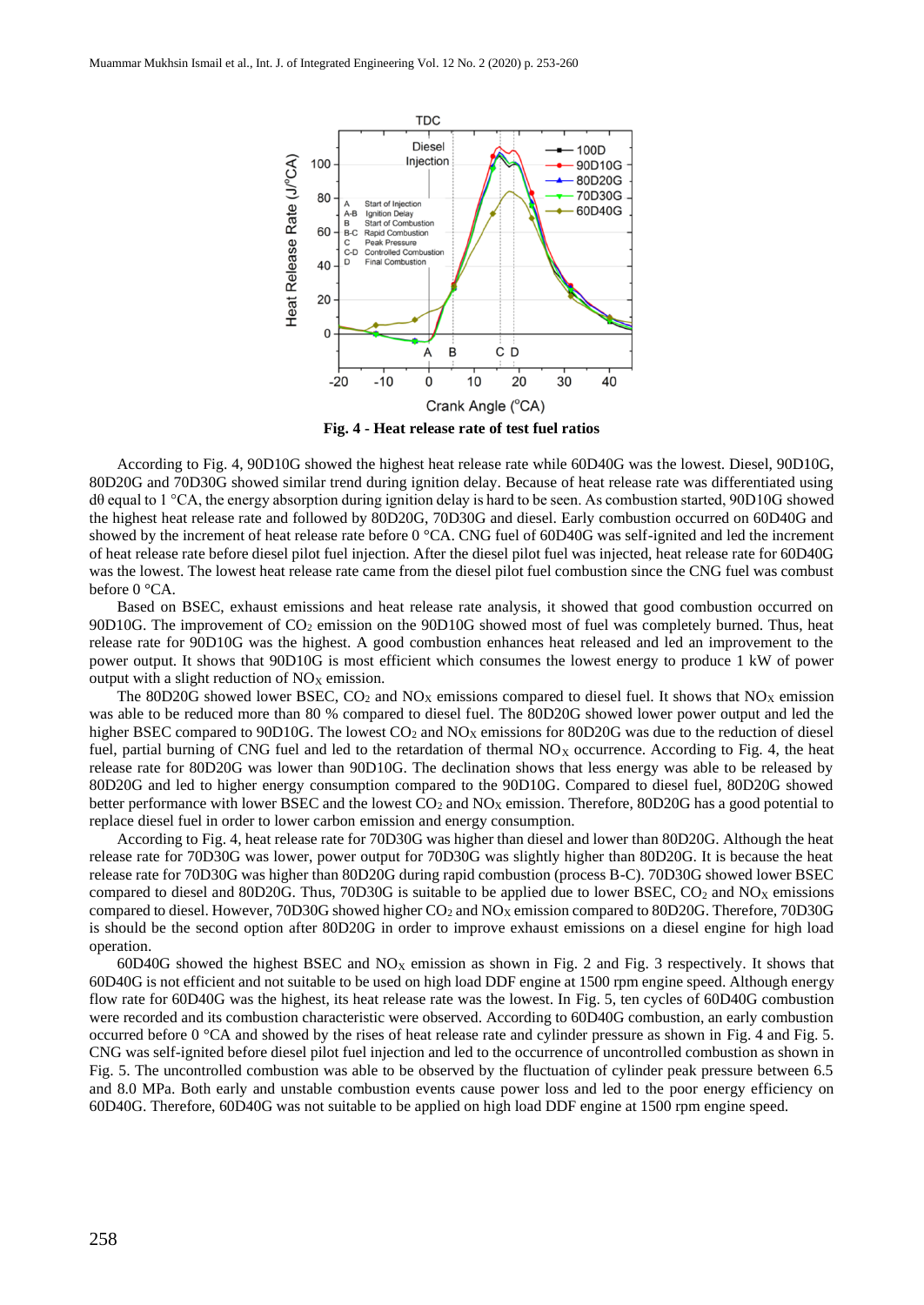

**Fig. 5 - In-cylinder pressure of 60D40G fuel ratio**

#### <span id="page-6-0"></span>**4. Conclusion**

The performance and emissions by various dual fuel fuel ratio at1500 rpm engine speed and high load operation were analyzed, and the following conclusions were made;

- 1. Selected diesel-CNG dual fuel ratio was proven to have better BSEC than diesel at high load engine operation. All of 90D10G, 80D20G and 70D30G showed lower BSEC compared to diesel.
- 2. The 90D10G showed the lowest BSEC but produces highest  $CO_2$  emission and moderate  $NO<sub>X</sub>$  emissions.<br>3. 80D20G was found to be more efficient than diesel but less efficient than 90D10G. However, it showed the
- 3. 80D20G was found to be more efficient than diesel but less efficient than 90D10G. However, it showed the lowest  $CO<sub>2</sub>$  and  $NO<sub>X</sub>$  emissions.
- 4. 60D40G showed the highest BSEC and  $NO<sub>X</sub>$  emission. Therefore, it is not suitable to be applied on DDF engine at low engine speed and high load operation.
- 5. This study suggests 80D20G is the best setting for energy efficiency with lowest exhaust emission at low engine speed and high load operation.

DDF engine conversion has shown lower greenhouse gas emission and energy consumption compared to the diesel engine at certain diesel-CNG dual fuel ratio. As we move towards utilizing renewable energy usage such as biogas, DDF engine has the potential to help fulfil one of the objectives in Malaysia National Green Technology Policy and PDP 2015.

#### **Acknowledgement**

The authors wish to thank the Ministry of Higher Education Malaysia and Universiti Tun Hussein Onn Malaysia (UTHM) for partly supporting this research under Contract Grant Vot No. U404, GPPS Vot No. U964 and Interdisciplinary Graduate School of Energy System, Prince of Songkla University.

#### **References**

- [1] KeTTHA. (2009). *National Green Technology Policy* (1st ed.). Perpustakaan Negara Malaysia. https://doi.org/ISBN 978-983-43893-1-4
- [2] MITI. (2009). National Automotive Policy (NAP) 2009. Ministry of International Trade and Industry (MITI).
- [3] MITI. (2014). National Automotive Policy (NAP) 2014. Ministry of International Trade and Industry (MITI).
- [4] Ministry of Energy Thailand. (2015). *Thailand Power Development Plan 2015-2036 (PDP2015)*.
- [5] SEDA. (2017). *Annual Report 2017*. Sustainable Energy Development Authority Malaysia (SEDA).
- [6] Ministry of Natural Resource & Environment Malaysia. (2015). *Malaysia Biennial Update Report to UNFCCC*. Ministry of Natural Resource & Environment Malaysia.
- [7] MPOB. (2011). *Overview of the Malaysian Oil Palm Industry 2010*. Malaysian Palm Oil Board (MPOB).
- [8] MPOB. (2018). *Overview of the Malaysian Oil Palm Industry 2017*. Malaysian Palm Oil Board (MPOB).
- [9] BPS-Statistics Indonesia. (2018). *Indonesian Oil Palm Statistics 2017*. Badan Pusat Statistik (BPS)-Statistics Indonesia.
- [10]Doppelbauer, C., Penz, M., Renner, D., Masser, K., & Dorfer, F. (2013). DUAL FUEL Potential of Combined Combustion of CNG and Diesel Fuel. SAE International. https://doi.org/10.4271/2013-36-0133